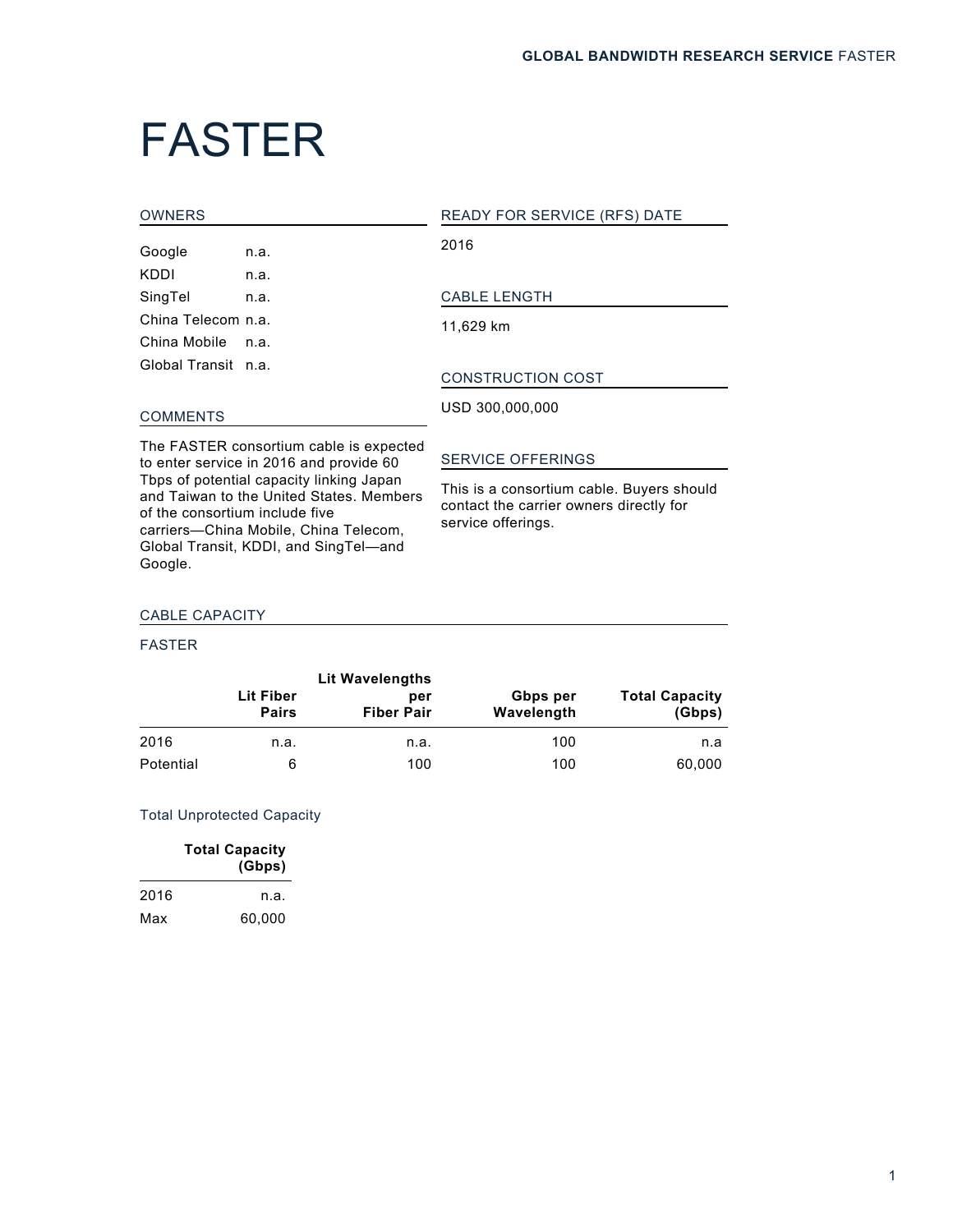

## LANDING POINTS

- Bandon, Oregon, United States
- Chikura, Japan
- Shima, Japan
- Tanshui, Taiwan